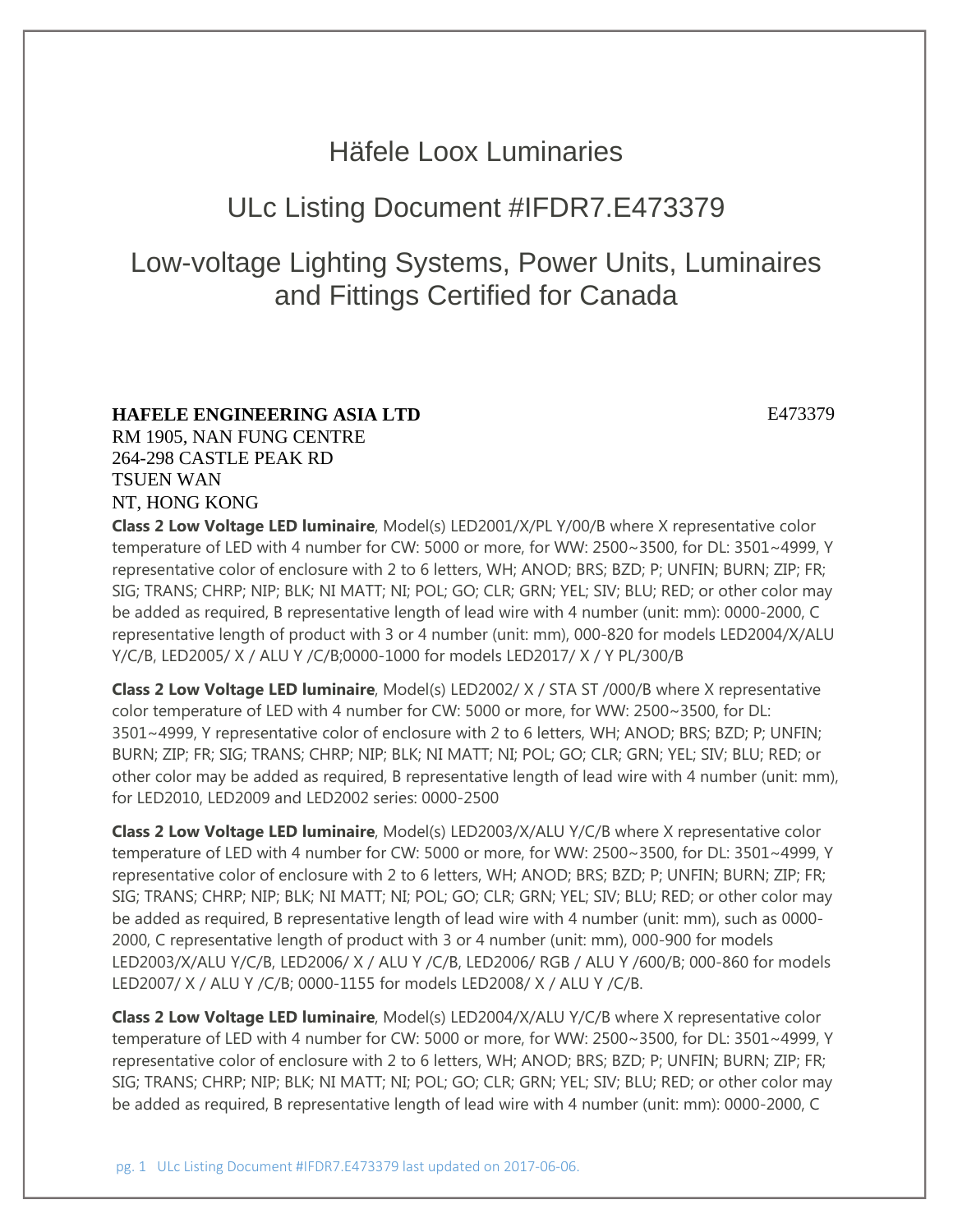representative length of product with 3 or 4 number (unit: mm), 000-820 for models LED2004/X/ALU Y/C/B, LED2005/ X / ALU Y /C/B;0000-1000 for models LED2017/ X / Y PL/300/B

**Class 2 Low Voltage LED luminaire**, Model(s) LED2005/ X / ALU Y /C/B where X representative color temperature of LED with 4 number for CW: 5000 or more, for WW: 2500~3500, for DL: 3501~4999, Y representative color of enclosure with 2 to 6 letters, WH; ANOD; BRS; BZD; P; UNFIN; BURN; ZIP; FR; SIG; TRANS; CHRP; NIP; BLK; NI MATT; NI; POL; GO; CLR; GRN; YEL; SIV; BLU; RED; or other color may be added as required, B representative length of lead wire with 4 number (unit: mm): 0000-2000, C representative length of product with 3 or 4 number (unit: mm), 000-820 for models LED2004/X/ALU Y/C/B, LED2005/ X / ALU Y /C/B;0000-1000 for models LED2017/ X / Y PL/300/B

**Class 2 Low Voltage LED luminaire**, Model(s) LED2006/ RGB / ALU Y /C/B where X representative color temperature of LED with 4 number for CW: 5000 or more, for WW: 2500~3500, for DL: 3501~4999, Y representative color of enclosure with 2 to 6 letters, WH; ANOD; BRS; BZD; P; UNFIN; BURN; ZIP; FR; SIG; TRANS; CHRP; NIP; BLK; NI MATT; NI; POL; GO; CLR; GRN; YEL; SIV; BLU; RED; or other color may be added as required., B representative length of lead wire with 4 number (unit: mm), such as 0000-2000., C representative length of product with 3 or 4 number (unit: mm), 000-900 for models LED2003/X/ALU Y/C/B, LED2006/ X / ALU Y /C/B, LED2006/ RGB / ALU Y /600/B; 000-860 for models LED2007/ X / ALU Y /C/B; 0000-1155 for models LED2008/ X / ALU Y /C/B.

**Class 2 Low Voltage LED luminaire**, Model(s) LED2006/X / ALU Y /C/B where X representative color temperature of LED with 4 number for CW: 5000 or more, for WW: 2500~3500, for DL: 3501~4999., Y representative color of enclosure with 2 to 6 letters, WH; ANOD; BRS; BZD; P; UNFIN; BURN; ZIP; FR; SIG; TRANS; CHRP; NIP; BLK; NI MATT; NI; POL; GO; CLR; GRN; YEL; SIV; BLU; RED; or other color may be added as required, B representative length of lead wire with 4 number (unit: mm), such as 0000- 2000, C representative length of product with 3 or 4 number (unit: mm), 000-900 for models LED2003/X/ALU Y/C/B, LED2006/ X / ALU Y /C/B, LED2006/ RGB / ALU Y /600/B; 000-860 for models LED2007/ X / ALU Y /C/B; 0000-1155 for models LED2008/ X / ALU Y /C/B

**Class 2 Low Voltage LED luminaire**, Model(s) LED2007/ X / ALU Y /C/B where X representative color temperature of LED with 4 number for CW: 5000 or more, for WW: 2500~3500, for DL: 3501~4999., Y representative color of enclosure with 2 to 6 letters, WH; ANOD; BRS; BZD; P; UNFIN; BURN; ZIP; FR; SIG; TRANS; CHRP; NIP; BLK; NI MATT; NI; POL; GO; CLR; GRN; YEL; SIV; BLU; RED; or other color may be added as required, B representative length of lead wire with 4 number (unit: mm), such as 0000- 2000, C representative length of product with 3 or 4 number (unit: mm), 000-900 for models LED2003/X/ALU Y/C/B, LED2006/ X / ALU Y /C/B, LED2006/ RGB / ALU Y /600/B; 000-860 for models LED2007/ X / ALU Y /C/B; 0000-1155 for models LED2008/ X / ALU Y /C/B.

**Class 2 Low Voltage LED luminaire**, Model(s) LED2008/ X / ALU Y /C/B where X representative color temperature of LED with 4 number for CW: 5000 or more, for WW: 2500~3500, for DL: 3501~4999., Y representative color of enclosure with 2 to 6 letters, WH; ANOD; BRS; BZD; P; UNFIN; BURN; ZIP; FR; SIG; TRANS; CHRP; NIP; BLK; NI MATT; NI; POL; GO; CLR; GRN; YEL; SIV; BLU; RED; or other color may be added as required., B representative length of lead wire with 4 number (unit: mm), such as 0000- 2000, C representative length of product with 3 or 4 number (unit: mm), 000-900 for models LED2003/X/ALU Y/C/B, LED2006/ X / ALU Y /C/B, LED2006/ RGB / ALU Y /600/B; 000-860 for models LED2007/ X / ALU Y /C/B; 0000-1155 for models LED2008/ X / ALU Y /C/B

**Class 2 Low Voltage LED luminaire**, Model(s) LED2009/RGB/ STA ST/000/B where X representative color temperature of LED with 4 number for CW: 5000 or more, for WW: 2500~3500, for DL: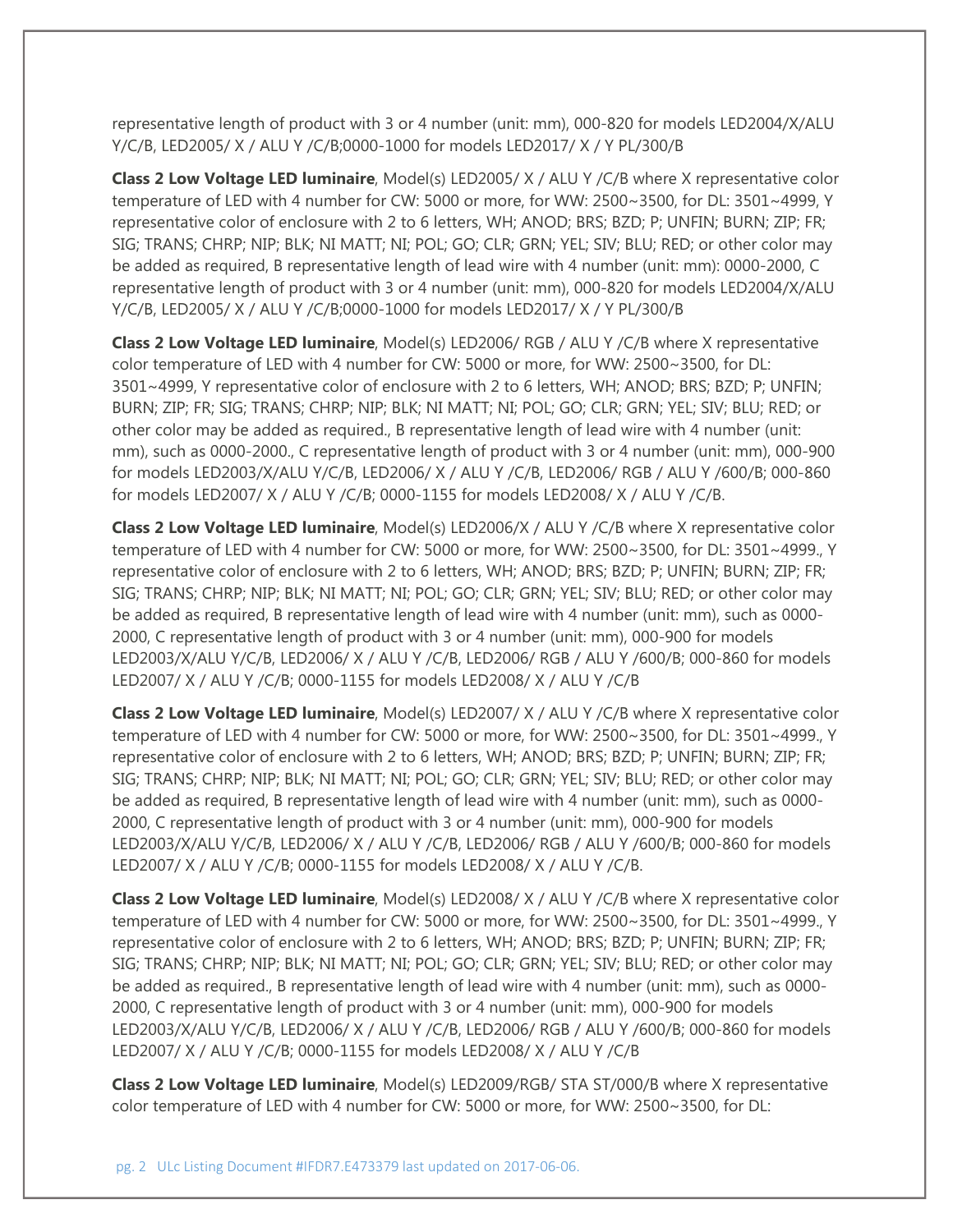3501~4999, Y representative color of enclosure with 2 to 6 letters, WH; ANOD; BRS; BZD; P; UNFIN; BURN; ZIP; FR; SIG; TRANS; CHRP; NIP; BLK; NI MATT; NI; POL; GO; CLR; GRN; YEL; SIV; BLU; RED; or other color may be added as required, B representative length of lead wire with 4 number (unit: mm), for LED2010, LED2009 and LED2002 series: 0000-2500

**Class 2 Low Voltage LED luminaire**, Model(s) LED2010/RGB/STA ST/52/B where X representative color temperature of LED with 4 number for CW: 5000 or more, for WW: 2500~3500, for DL: 3501~4999, Y representative color of enclosure with 2 to 6 letters, WH; ANOD; BRS; BZD; P; UNFIN; BURN; ZIP; FR; SIG; TRANS; CHRP; NIP; BLK; NI MATT; NI; POL; GO; CLR; GRN; YEL; SIV; BLU; RED; or other color may be added as required, B representative length of lead wire with 4 number (unit: mm), for LED2010, LED2009 and LED2002 series: 0000-2500.

**Class 2 Low Voltage LED luminaire**, Model(s) LED2011/X/Y/75/000 where X representative color temperature of LED with 4 numbers for CW: 5000 or more, WW: 2500~3500 and DL: 3501~4999, Y representative color of enclosure with 2 to 6 letters, WH; ANOD; BRS; BZD; P; UNFIN; BURN; ZIP; FR; SIG; TRANS; CHRP; NIP; BLK; NI MATT; NI; POL; GO; CLR; GRN; YEL; SIV; BLU; RED; or other color may be added as required.C representative length of product with 4 number (unit: mm), 0000-2000 for models LED2011/V/X/Y/C/000, LED2012/RGB/Y/C/000.

**Class 2 Low Voltage LED luminaire**, Model(s) LED2011/X/Y/C/000 where X representative color temperature of LED with 4 numbers for CW: 5000 or more, WW: 2500~3500 and DL: 3501~4999, Y representative color of enclosure with 2 to 6 letters, WH; ANOD; BRS; BZD; P; UNFIN; BURN; ZIP; FR; SIG; TRANS; CHRP; NIP; BLK; NI MATT; NI; POL; GO; CLR; GRN; YEL; SIV; BLU; RED; or other color may be added as required, C representative length of product with 4 number (unit: mm), 0000-2000 for models LED2011/V/X/Y/C/000, LED2012/RGB/Y/C/000

**Class 2 Low Voltage LED luminaire**, Model(s) LED2012/RGB/Y/C/000 where X representative color temperature of LED with 4 numbers for CW: 5000 or more, WW: 2500~3500 and DL: 3501~4999, Y representative color of enclosure with 2 to 6 letters, WH; ANOD; BRS; BZD; P; UNFIN; BURN; ZIP; FR; SIG; TRANS; CHRP; NIP; BLK; NI MATT; NI; POL; GO; CLR; GRN; YEL; SIV; BLU; RED; or other color may be added as required, C representative length of product with 4 number (unit: mm), 0000-2000 for models LED2011/V/X/Y/C/000, LED2012/RGB/Y/C/000.

**Class 2 Low Voltage LED luminaire**, Model(s) LED2017/ X / Y PL/C/B where X representative color temperature of LED with 4 number for CW: 5000 or more, for WW: 2500~3500, for DL: 3501~4999, Y representative color of enclosure with 2 to 6 letters, WH; ANOD; BRS; BZD; P; UNFIN; BURN; ZIP; FR; SIG; TRANS; CHRP; NIP; BLK; NI MATT; NI; POL; GO; CLR; GRN; YEL; SIV; BLU; RED; or other color may be added as required, B representative length of lead wire with 4 number (unit: mm): 0000-2000, C representative length of product with 3 or 4 number (unit: mm), 000-820 for models LED2004/X/ALU Y/C/B, LED2005/ X / ALU Y /C/B;0000-1000 for models LED2017/ X / Y PL/300/B

**Class 2 Low Voltage LED luminaire**, Model(s) LED2018/ X /Y/450/B/HOLE MOUNT where X representative color temperature of LED with 4 number for CW: 5000 or more, for WW: 2500~3500, for DL: 3501~4999, Y representative color of enclosure with 2 to 6 letters, WH; ANOD; BRS; BZD; P; UNFIN; BURN; ZIP; FR; SIG; TRANS; CHRP; NIP; BLK; NI MATT; NI; POL; GO; CLR; GRN; YEL; SIV; BLU; RED; or other color may be added as required, B representative length of lead wire with 4 number (unit: mm): 0000-2000, C representative length of product with 3 or 4 number (unit: mm), 000-820 for models LED2004/X/ALU Y/C/B, LED2005/ X / ALU Y /C/B;0000-1000 for models LED2017/ X / Y PL/300/B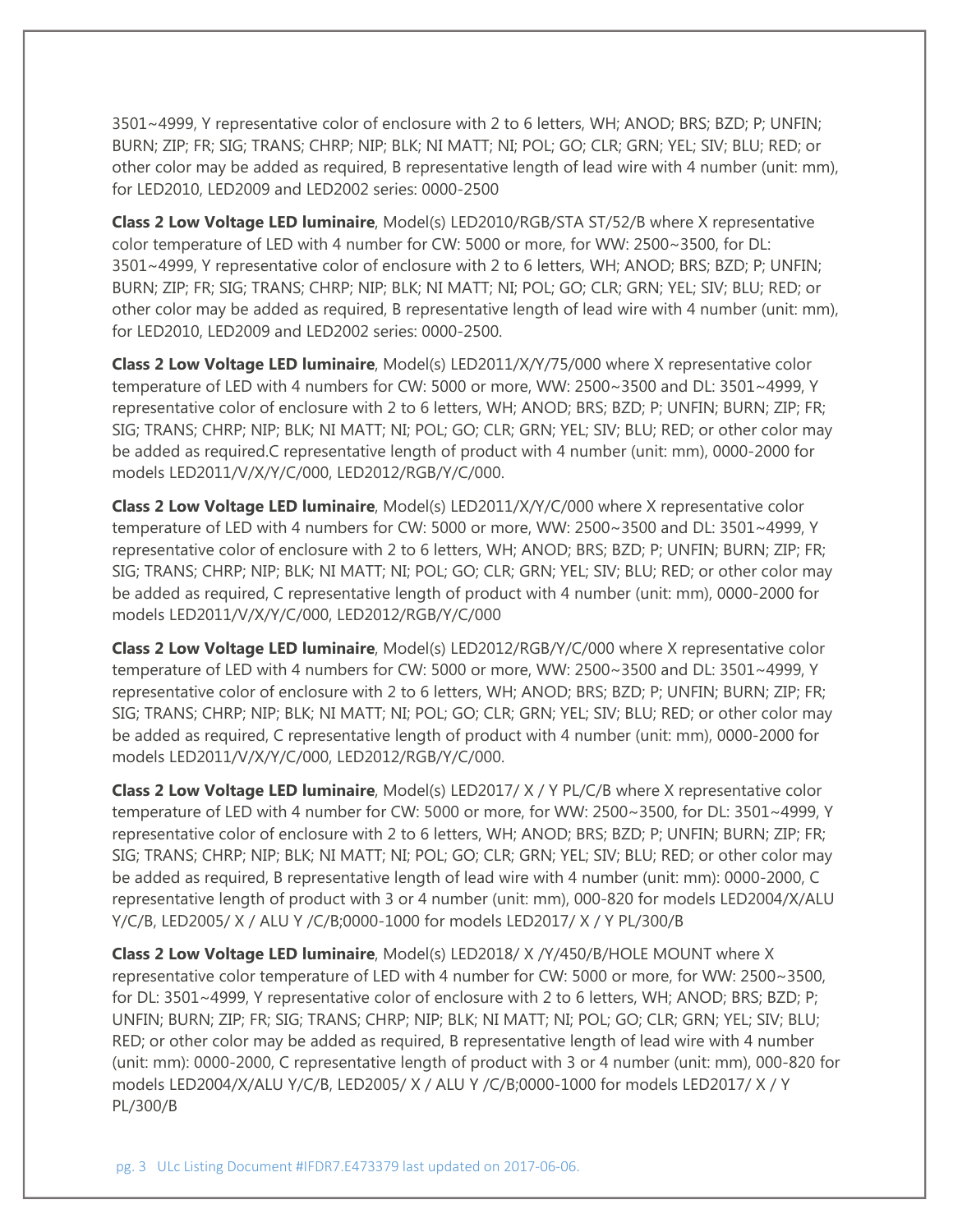**Class 2 Low Voltage LED luminaire**, Model(s) LED2018/ X /Y/450/B/SURFACE where X representative color temperature of LED with 4 number for CW: 5000 or more, for WW: 2500~3500, for DL: 3501~4999, Y representative color of enclosure with 2 to 6 letters, WH; ANOD; BRS; BZD; P; UNFIN; BURN; ZIP; FR; SIG; TRANS; CHRP; NIP; BLK; NI MATT; NI; POL; GO; CLR; GRN; YEL; SIV; BLU; RED; or other color may be added as required, B representative length of lead wire with 4 number (unit: mm): 0000-2000, C representative length of product with 3 or 4 number (unit: mm), 000-820 for models LED2004/X/ALU Y/C/B, LED2005/ X / ALU Y /C/B;0000-1000 for models LED2017/ X / Y PL/300/B

**Class 2 Low Voltage LED luminaire**, Model(s) LED2575/X/Y/C/B where X representative color temperature of LED (2600-3400K for WW; 3400-5700K for DL; 5700-6500K for CW., Y representative LED PCB color with 2 to 6 letters, WH, FR, SIG, BLK, CLR, RED, YEL, BLU, TRANS, CHRP. Other colors/finishes may be added as required., C representative length of completely light: Max. 1848 mm, B representative length of lead wire with 4 numbers 0000-2000 mm.

**Class 2 Low Voltage LED luminaire**, Model(s) LED3001/X/ALU Y/000/B where X representative color temperature of LED with 4 numbers, for CW: 5000 or more, WW: 2500~3500, DL: 3501~4999; Y representative color of enclosure with 2 to 6 letters, WH; ANOD; BRS; BZD; P; UNFIN; BURN; ZIP; FR; SIG; TRANS; CHRP; NIP; BLK; NI MATT; NI; POL; GO; CLR; GRN; YEL; SIV; BLU; RED; or other color may be added as required; B representative length of lead wire with 4 numbers, 0000-2500 (unit: mm)

**Class 2 Low Voltage LED luminaire**, Model(s) LED3002/X/ALU Y/000/B where X representative color temperature of LED with 4 numbers, for CW: 5000 or more, WW: 2500~3500, DL: 3501~4999; Y representative color of enclosure with 2 to 6 letters, WH; ANOD; BRS; BZD; P; UNFIN; BURN; ZIP; FR; SIG; TRANS; CHRP; NIP; BLK; NI MATT; NI; POL; GO; CLR; GRN; YEL; SIV; BLU; RED; or other color may be added as required; B representative length of lead wire with 4 numbers, 0000-2500 (unit: mm)

**Class 2 Low Voltage LED luminaire**, Model(s) LED3003/X/PL Y/000/B where X representative color temperature of LED with 4 numbers, for CW: 5000 or more, WW: 2500~3500, DL: 3501~4999; Y representative color of enclosure with 2 to 6 letters, WH; ANOD; BRS; BZD; P; UNFIN; BURN; ZIP; FR; SIG; TRANS; CHRP; NIP; BLK; NI MATT; NI; POL; GO; CLR; GRN; YEL; SIV; BLU; RED; or other color may be added as required; B representative length of lead wire with 4 numbers, 0000-2500 (unit: mm)

**Class 2 Low Voltage LED luminaire**, Model(s) LED3004/X/PL Y/000/B where X representative color temperature of LED with 4 numbers, for CW: 5000 or more, WW: 2500~3500, DL: 3501~4999; Y representative color of enclosure with 2 to 6 letters, WH; ANOD; BRS; BZD; P; UNFIN; BURN; ZIP; FR; SIG; TRANS; CHRP; NIP; BLK; NI MATT; NI; POL; GO; CLR; GRN; YEL; SIV; BLU; RED; or other color may be added as required; B representative length of lead wire with 4 numbers, 0000-2500 (unit: mm)

**Class 2 Low Voltage LED luminaire**, Model(s) LED3005/X/PL Y/000/B where X representative color temperature of LED with 4 numbers, for CW: 5000 or more, WW: 2500~3500, DL: 3501~4999; Y representative color of enclosure with 2 to 6 letters, WH; ANOD; BRS; BZD; P; UNFIN; BURN; ZIP; FR; SIG; TRANS; CHRP; NIP; BLK; NI MATT; NI; POL; GO; CLR; GRN; YEL; SIV; BLU; RED; or other color may be added as required; B representative length of lead wire with 4 numbers, 0000-2500 (unit: mm)

**Class 2 Low Voltage LED luminaire**, Model(s) LED3006/X/ALU Y/900/B where X representative color temperature of LED with 4 numbers, for CW: 5000 or more, WW: 2500~3500, DL: 3501~4999; Y representative color of enclosure with 2 to 6 letters, WH; ANOD; BRS; BZD; P; UNFIN; BURN; ZIP; FR;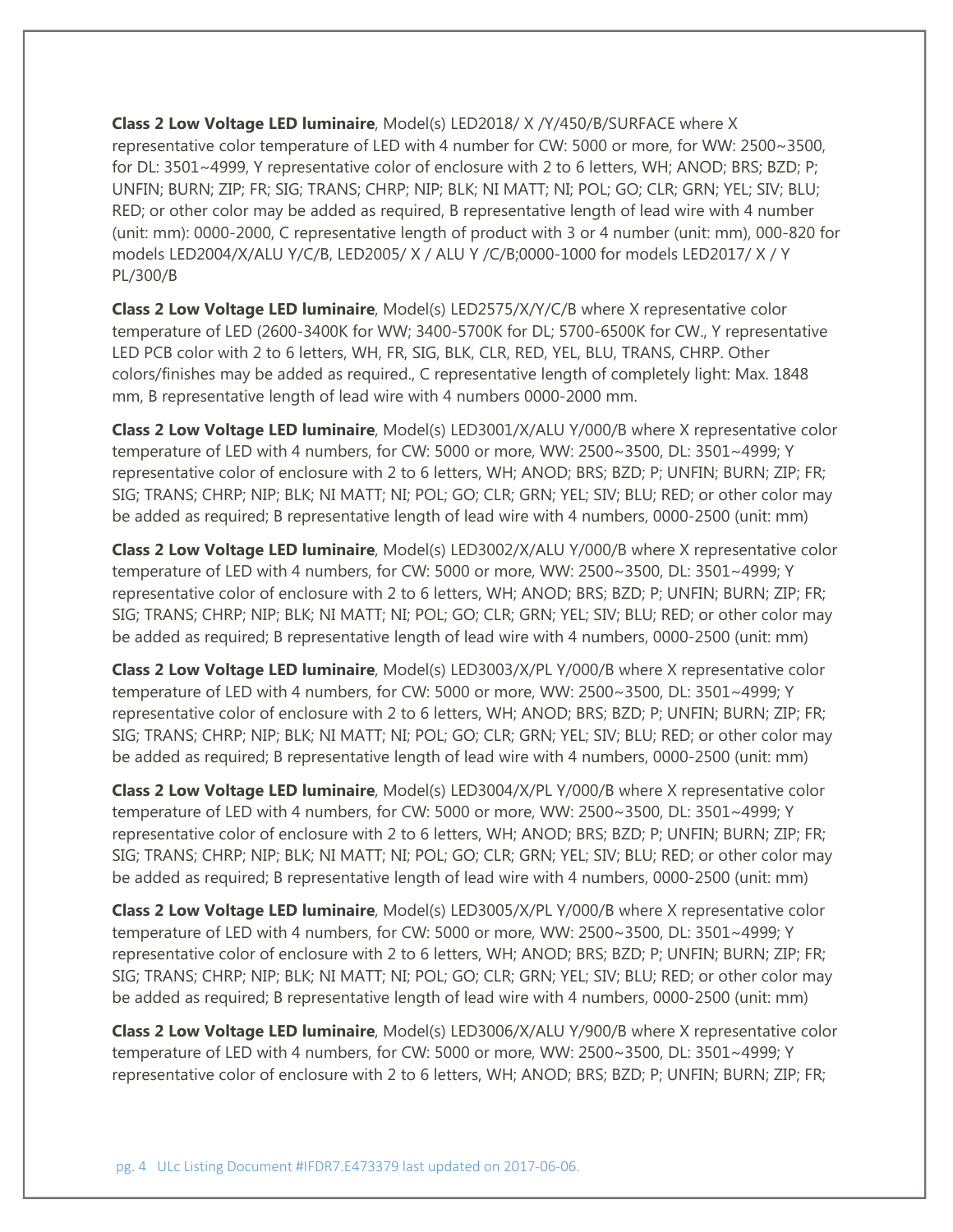SIG; TRANS; CHRP; NIP; BLK; NI MATT; NI; POL; GO; CLR; GRN; YEL; SIV; BLU; RED; or other color may be added as required; B representative length of lead wire with 4 numbers, 0000-2500 (unit: mm)

**Class 2 Low Voltage LED luminaire**, Model(s) LED3006/X/PL SLV/000/000 where X representative color temperature of LED with 4 numbers, for CW: 5000 or more, WW: 2500~3500, DL: 3501~4999; Y representative color of enclosure with 2 to 6 letters, WH; ANOD; BRS; BZD; P; UNFIN; BURN; ZIP; FR; SIG; TRANS; CHRP; NIP; BLK; NI MATT; NI; POL; GO; CLR; GRN; YEL; SIV; BLU; RED; or other color may be added as required; B representative length of lead wire with 4 numbers, 0000-2500 (unit: mm)

**Class 2 Low Voltage LED luminaire**, Model(s) LED3006/X/PL Y/000/000 where X representative color temperature of LED with 4 numbers, for CW: 5000 or more, WW: 2500~3500, DL: 3501~4999; Y representative color of enclosure with 2 to 6 letters, WH; ANOD; BRS; BZD; P; UNFIN; BURN; ZIP; FR; SIG; TRANS; CHRP; NIP; BLK; NI MATT; NI; POL; GO; CLR; GRN; YEL; SIV; BLU; RED; or other color may be added as required; B representative length of lead wire with 4 numbers, 0000-2500 (unit: mm)

**Class 2 Low Voltage LED luminaire**, Model(s) LED3010/X/Y/000/B where X representative color temperature of LED with 4 number: 2600~6500 K for other series (2600~3400 K for WW; 3400-5700 K for DL; 5700~6500 K for CL); Y representative color of enclosure with 2 to 6 letters, WH; ANOD; BRS; BZD; P; UNFIN; BURN; ZIP; FR; SIG; TRANS; CHRP; NIP; BLK; NI MATT; NI; POL; GO; CLR; GRN; YEL; SIV; BLU; RED; ST; CHR; GL; ALU; STA ST; PL. Other colours/finishes may be added as required; C representative the length of completely lights.

**Class 2 Low Voltage LED luminaire**, Model(s) LED3011/X/Y/157L/000 where For LED3011 series X representative emitted color for BLU; RED; GRN; YEL. Or for LED3011 series and other series X representative color temperature of LED with 4 number for 2600~6500 K (2600~3400 K for WW; 3400-5700 K for DL; 5700-6500 K for CW), Y representative color of enclosure with 2 to 6 letters, WH; FR; SIG; TRANS; CHRP; BLK; CLR; GRN; YEL; SIV; BLU; RED;. Other colors/finishes may be added as required, C representative the length of completely lights. LED3011/X/Y/C/000: Max. 6, 0 m; LED3017/2700-5000/Y/C/000; LED3017/2700-5000/Y/158L/000; LED3017/2700-5000/Y/158R/000: 158 mm; LED3011/X/Y/157L/000; LED3011/X/Y/157R/000: 157 mm; LED3011/X/Y/167T/000; LED3017/2700-5000/Y/167T/000: 167 mm, B representative length of lead wire with 4 numerals, 0000-2000 (unit: mm).

**Class 2 Low Voltage LED luminaire**, Model(s) LED3011/X/Y/157R/000 where For LED3011 series X representative emitted color for BLU; RED; GRN; YEL. Or for LED3011 series and other series X representative color temperature of LED with 4 number for 2600~6500 K (2600~3400 K for WW; 3400-5700 K for DL; 5700-6500 K for CW), Y representative color of enclosure with 2 to 6 letters, WH; FR; SIG; TRANS; CHRP; BLK; CLR; GRN; YEL; SIV; BLU; RED;. Other colors/finishes may be added as required, C representative the length of completely lights. LED3011/X/Y/C/000: Max. 6, 0 m; LED3017/2700-5000/Y/C/000; LED3017/2700-5000/Y/158L/000; LED3017/2700-5000/Y/158R/000: 158 mm; LED3011/X/Y/157L/000; LED3011/X/Y/157R/000: 157 mm; LED3011/X/Y/167T/000; LED3017/2700-5000/Y/167T/000: 167 mm, B representative length of lead wire with 4 numerals, 0000-2000 (unit: mm).

**Class 2 Low Voltage LED luminaire**, Model(s) LED3011/X/Y/167T/000 where For LED3011 series X representative emitted color for BLU; RED; GRN; YEL. Or for LED3011 series and other series X representative color temperature of LED with 4 number for 2600~6500 K (2600~3400 K for WW; 3400-5700 K for DL; 5700-6500 K for CW), Y representative color of enclosure with 2 to 6 letters, WH; FR; SIG; TRANS; CHRP; BLK; CLR; GRN; YEL; SIV; BLU; RED;. Other colors/finishes may be added as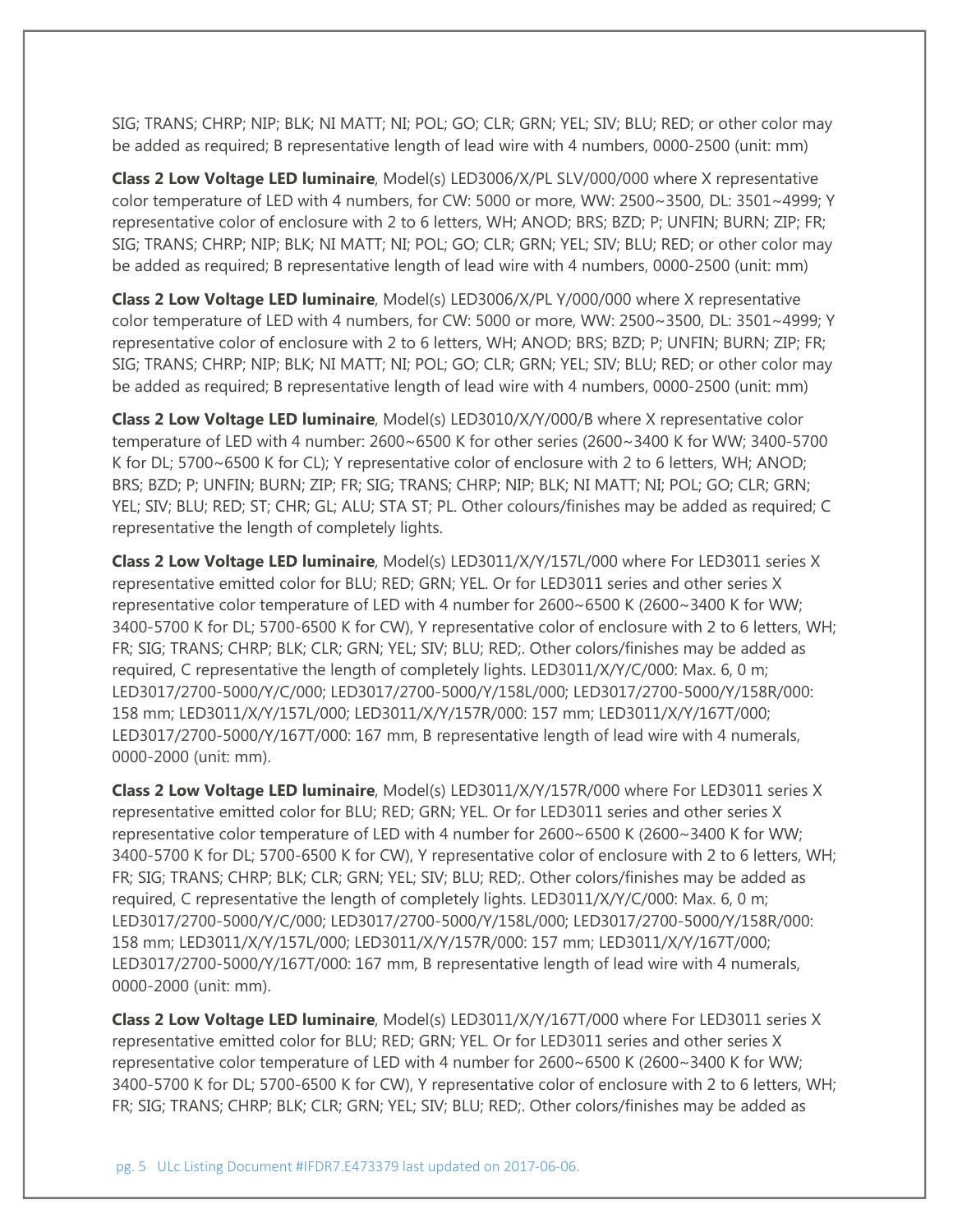required, C representative the length of completely lights. LED3011/X/Y/C/000: Max. 6, 0 m; LED3017/2700-5000/Y/C/000; LED3017/2700-5000/Y/158L/000; LED3017/2700-5000/Y/158R/000: 158 mm; LED3011/X/Y/157L/000; LED3011/X/Y/157R/000: 157 mm; LED3011/X/Y/167T/000; LED3017/2700-5000/Y/167T/000: 167 mm, B representative length of lead wire with 4 numerals, 0000-2000 (unit: mm).

**Class 2 Low Voltage LED luminaire**, Model(s) LED3011/X/Y/C/000 where For LED3011 series X representative emitted color for BLU; RED; GRN; YEL. Or for LED3011 series and other series X representative color temperature of LED with 4 number for 2600~6500 K (2600~3400 K for WW; 3400-5700 K for DL; 5700-6500 K for CW), Y representative color of enclosure with 2 to 6 letters, WH; FR; SIG; TRANS; CHRP; BLK; CLR; GRN; YEL; SIV; BLU; RED;. Other colors/finishes may be added as required, C representative the length of completely lights. LED3011/X/Y/C/000: Max. 6, 0 m; LED3017/2700-5000/Y/C/000; LED3017/2700-5000/Y/158L/000; LED3017/2700-5000/Y/158R/000: 158 mm; LED3011/X/Y/157L/000; LED3011/X/Y/157R/000: 157 mm; LED3011/X/Y/167T/000; LED3017/2700-5000/Y/167T/000: 167 mm, B representative length of lead wire with 4 numerals, 0000-2000 (unit: mm).

**Class 2 Low Voltage LED luminaire**, Model(s) LED3013/X/Y/C/B where X representative color temperature of LED with 4 number for 2600~6500 K (2600~3400 K for WW; 3400-5700 K for DL; 5700-6500 K for CW) ,Y representative color of enclosure with 2 to 6 letters, WH; FR; SIG; TRANS; CHRP; BLK; CLR; GRN; YEL; SIV; BLU; RED;. Other colors/finishes may be added as required, C representative the length of completely lights. LED3013/X/Y/C/B: Max. 4, 6 m; LED3015/X/Y/C/B: Max. 5 m, B representative length of lead wire with 4 numerals, 0000-2000 (unit: mm).

**Class 2 Low Voltage LED luminaire**, Model(s) LED3015/X/Y/C/B where X representative color temperature of LED with 4 number for 2600~6500 K (2600~3400 K for WW; 3400-5700 K for DL; 5700-6500 K for CW) ,Y representative color of enclosure with 2 to 6 letters, WH; FR; SIG; TRANS; CHRP; BLK; CLR; GRN; YEL; SIV; BLU; RED;. Other colors/finishes may be added as required, C representative the length of completely lights. LED3013/X/Y/C/B: Max. 4, 6 m; LED3015/X/Y/C/B: Max. 5 m, B representative length of lead wire with 4 numerals, 0000-2000 (unit: mm).

**Class 2 Low Voltage LED luminaire**, Model(s) LED3017/2700 5000/Y/158L/000 where For LED3011 series X representative emitted color for BLU; RED; GRN; YEL. Or for LED3011 series and other series X representative color temperature of LED with 4 number for 2600~6500 K (2600~3400 K for WW; 3400-5700 K for DL; 5700-6500 K for CW), Y representative color of enclosure with 2 to 6 letters, WH; FR; SIG; TRANS; CHRP; BLK; CLR; GRN; YEL; SIV; BLU; RED;. Other colors/finishes may be added as required, C representative the length of completely lights. LED3011/X/Y/C/000: Max. 6, 0 m; LED3017/2700-5000/Y/C/000; LED3017/2700-5000/Y/158L/000; LED3017/2700-5000/Y/158R/000: 158 mm; LED3011/X/Y/157L/000; LED3011/X/Y/157R/000: 157 mm; LED3011/X/Y/167T/000; LED3017/2700-5000/Y/167T/000: 167 mm, B representative length of lead wire with 4 numerals, 0000-2000 (unit: mm

**Class 2 Low Voltage LED luminaire**, Model(s) LED3017/2700 5000/Y/C/000 where For LED3011 series X representative emitted color for BLU; RED; GRN; YEL. Or for LED3011 series and other series X representative color temperature of LED with 4 number for 2600~6500 K (2600~3400 K for WW; 3400-5700 K for DL; 5700-6500 K for CW), Y representative color of enclosure with 2 to 6 letters, WH; FR; SIG; TRANS; CHRP; BLK; CLR; GRN; YEL; SIV; BLU; RED;. Other colors/finishes may be added as required, C representative the length of completely lights. LED3011/X/Y/C/000: Max. 6, 0 m;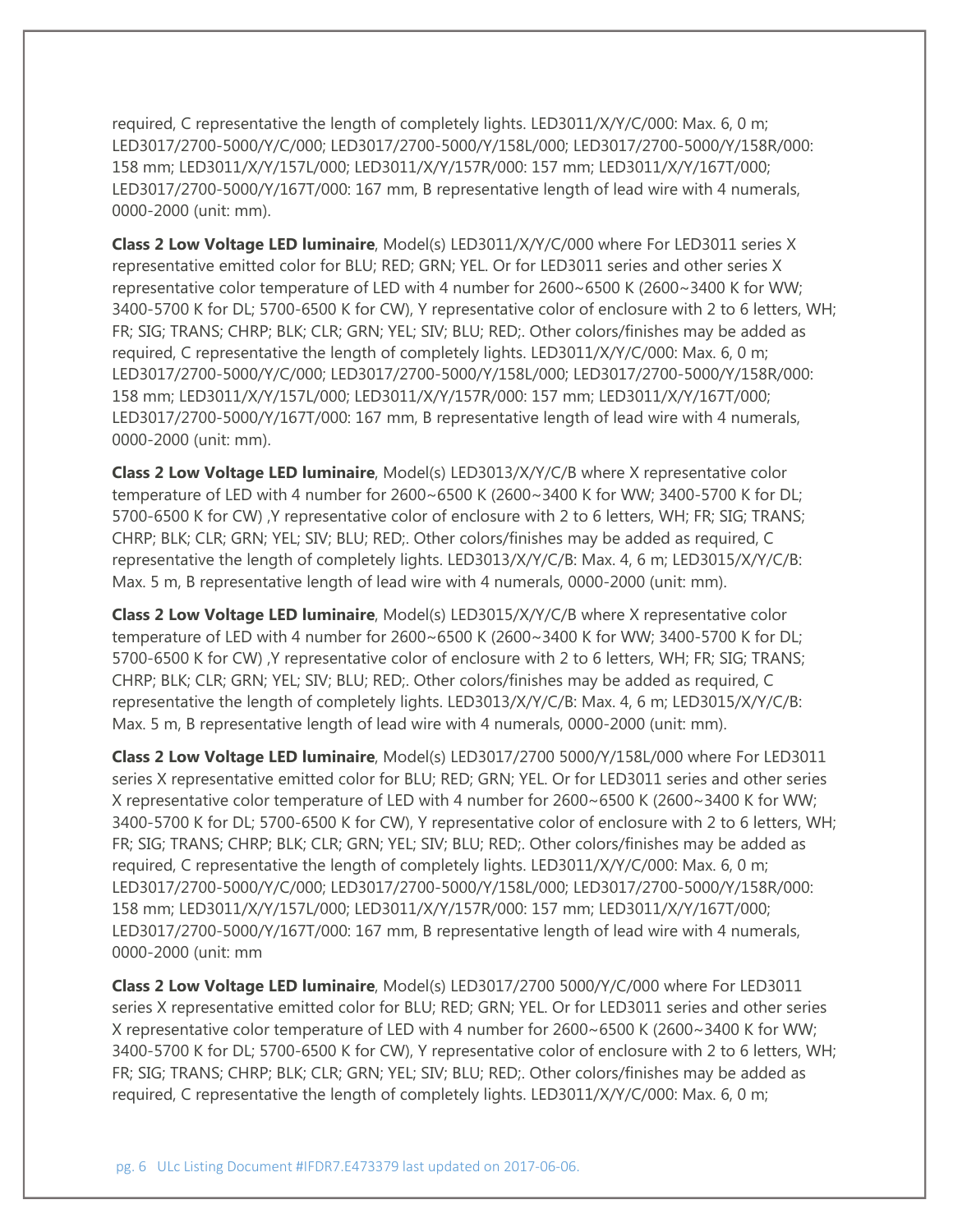LED3017/2700-5000/Y/C/000; LED3017/2700-5000/Y/158L/000; LED3017/2700-5000/Y/158R/000: 158 mm; LED3011/X/Y/157L/000; LED3011/X/Y/157R/000: 157 mm; LED3011/X/Y/167T/000; LED3017/2700-5000/Y/167T/000: 167 mm, B representative length of lead wire with 4 numerals, 0000-2000 (unit: mm

**Class 2 Low Voltage LED luminaire**, Model(s) LED3017/2700-5000/Y/167T/000 where For LED3011 series X representative emitted color for BLU; RED; GRN; YEL. Or for LED3011 series and other series X representative color temperature of LED with 4 number for 2600~6500 K (2600~3400 K for WW; 3400-5700 K for DL; 5700-6500 K for CW), Y representative color of enclosure with 2 to 6 letters, WH; FR; SIG; TRANS; CHRP; BLK; CLR; GRN; YEL; SIV; BLU; RED;. Other colors/finishes may be added as required, C representative the length of completely lights. LED3011/X/Y/C/000: Max. 6, 0 m; LED3017/2700-5000/Y/C/000; LED3017/2700-5000/Y/158L/000; LED3017/2700-5000/Y/158R/000: 158 mm; LED3011/X/Y/157L/000; LED3011/X/Y/157R/000: 157 mm; LED3011/X/Y/167T/000; LED3017/2700-5000/Y/167T/000: 167 mm, B representative length of lead wire with 4 numerals, 0000-2000 (unit: mm).

**Class 2 Low Voltage LED luminaire**, Model(s) LED3020/X/Y/C/B where X representative color temperature of LED with 4 number: 2600~6500 K for other series (2600~3400 K for WW; 3400-5700 K for DL; 5700~6500 K for CL); Y representative color of enclosure with 2 to 6 letters, WH; ANOD; BRS; BZD; P; UNFIN; BURN; ZIP; FR; SIG; TRANS; CHRP; NIP; BLK; NI MATT; NI; POL; GO; CLR; GRN; YEL; SIV; BLU; RED; ST; CHR; GL; ALU; STA ST; PL. Other colours/finishes may be added as required; C representative the length of completely lights. max. 1112mm; B representative length of lead wire with 4 numerals, 0000-2000 (unit: mm)

**Class 2 Low Voltage LED luminaire**, Model(s) LED4003/VX/PL Y/000/B where X representative color temperature of LED with 4 numbers, for CW: 5000 or more, WW: 2500~3500, DL: 3501~4999; Y representative color of enclosure with 2 to 6 letters, WH; ANOD; BRS; BZD; P; UNFIN; BURN; ZIP; FR; SIG; TRANS; CHRP; NIP; BLK; NI MATT; NI; POL; GO; CLR; GRN; YEL; SIV; BLU; RED; or other color may be added as required; B representative length of lead wire with 4 numbers, 0000-2500 (unit: mm)

**Class 2 Low Voltage LED luminaire**, Model(s) LED4004/X/PL Y/000/B where X representative color temperature of LED with 4 numbers, for CW: 5000 or more, WW: 2500~3500, DL: 3501~4999; Y representative color of enclosure with 2 to 6 letters, WH; ANOD; BRS; BZD; P; UNFIN; BURN; ZIP; FR; SIG; TRANS; CHRP; NIP; BLK; NI MATT; NI; POL; GO; CLR; GRN; YEL; SIV; BLU; RED; or other color may be added as required; B representative length of lead wire with 4 numbers, 0000-2500 (unit: mm)

**Class 2 Low Voltage LED luminaire**, Model(s) LED4005/X/PL Y/000/B where X representative color temperature of LED with 4 numbers, for CW: 5000 or more, WW: 2500~3500, DL: 3501~4999; Y representative color of enclosure with 2 to 6 letters, WH; ANOD; BRS; BZD; P; UNFIN; BURN; ZIP; FR; SIG; TRANS; CHRP; NIP; BLK; NI MATT; NI; POL; GO; CLR; GRN; YEL; SIV; BLU; RED; or other color may be added as required; B representative length of lead wire with 4 numbers, 0000-2500 (unit: mm)

**Class 2 Low Voltage LED luminaire**, Model(s) LED4006/X/PL Y/000/B where X representative color temperature of LED with 4 numbers, for CW: 5000 or more, WW: 2500~3500, DL: 3501~4999; Y representative color of enclosure with 2 to 6 letters, WH; ANOD; BRS; BZD; P; UNFIN; BURN; ZIP; FR; SIG; TRANS; CHRP; NIP; BLK; NI MATT; NI; POL; GO; CLR; GRN; YEL; SIV; BLU; RED; or other color may be added as required; B representative length of lead wire with 4 numbers, 0000-2500 (unit: mm)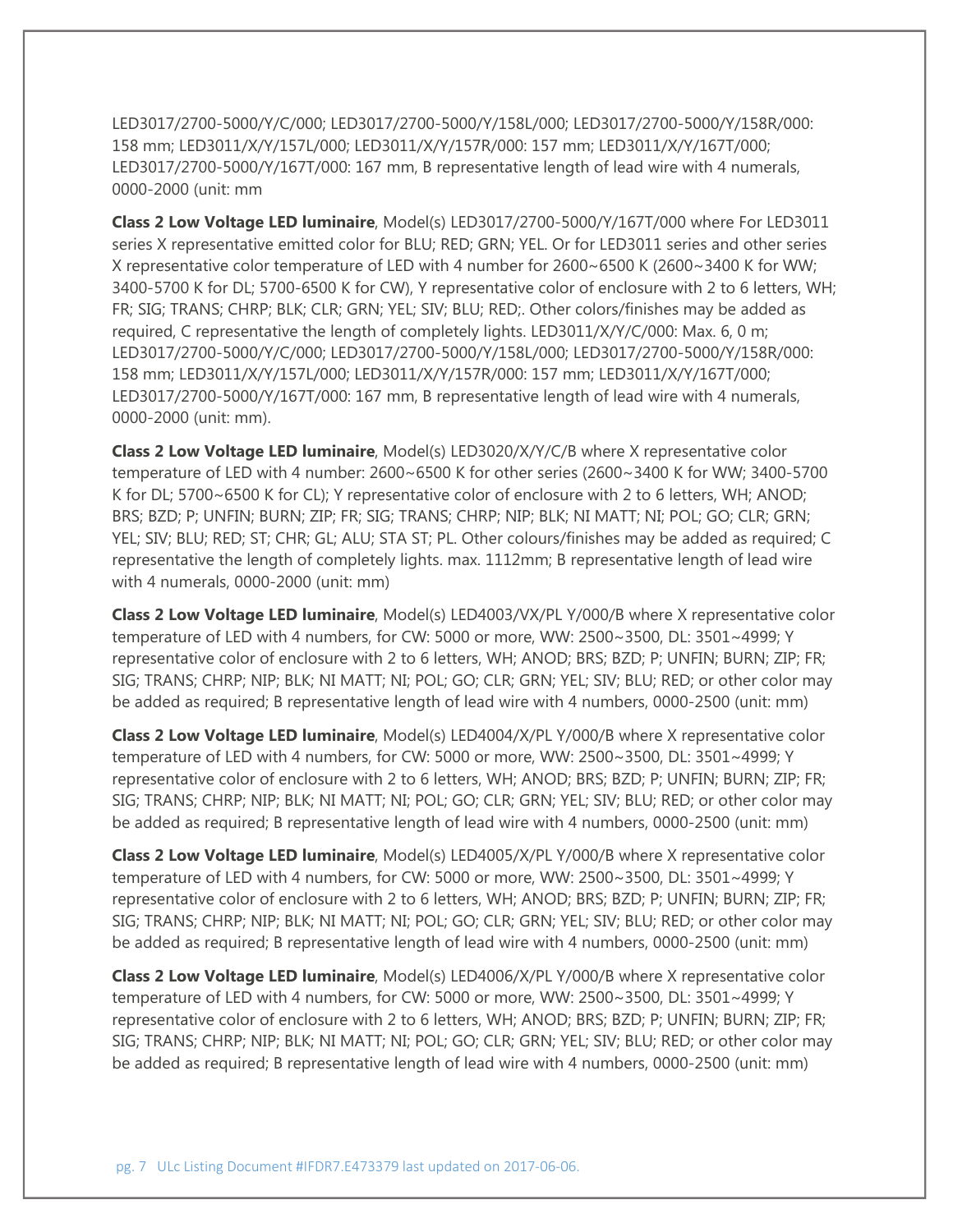**Class 2 Low Voltage LED luminaire**, Model(s) LED4007/X/PL Y/000/B wher X representative color temperature of LED with 4 numbers, for CW: 5000 or more, WW: 2500~3500, DL: 3501~4999; Y representative color of enclosure with 2 to 6 letters, WH; ANOD; BRS; BZD; P; UNFIN; BURN; ZIP; FR; SIG; TRANS; CHRP; NIP; BLK; NI MATT; NI; POL; GO; CLR; GRN; YEL; SIV; BLU; RED; or other color may be added as required; B representative length of lead wire with 4 numbers, 0000-2500 (unit: mm)

**Class 2 Low Voltage LED luminaire**, Model(s) LED4009/X/ALU Y/000/B where X representative color temperature of LED with 4 numbers, for CW: 5000 or more, WW: 2500~3500, DL: 3501~4999; Y representative color of enclosure with 2 to 6 letters, WH; ANOD; BRS; BZD; P; UNFIN; BURN; ZIP; FR; SIG; TRANS; CHRP; NIP; BLK; NI MATT; NI; POL; GO; CLR; GRN; YEL; SIV; BLU; RED; or other color may be added as required; B representative length of lead wire with 4 numbers, 0000-2500 (unit: mm)

**Class 2 Low Voltage LED luminaire**, Model(s) LED4012/X/Y/000/B where X representative color temperature of LED with 4 number: 2600~6500 K for other series (2600~3400 K for WW; 3400-5700 K for DL; 5700~6500 K for CL); Y representative color of enclosure with 2 to 6 letters, WH; ANOD; BRS; BZD; P; UNFIN; BURN; ZIP; FR; SIG; TRANS; CHRP; NIP; BLK; NI MATT; NI; POL; GO; CLR; GRN; YEL; SIV; BLU; RED; ST; CHR; GL; ALU; STA ST; PL. Other colours/finishes may be added as required; C representative the length of completely lights.

**Class 2 Low Voltage LED luminaire**, Model(s) LED4014/X/Y/000/B where X representative color temperature of LED with 4 number: 2600~6500 K for other series (2600~3400 K for WW; 3400-5700 K for DL; 5700~6500 K for CL); Y representative color of enclosure with 2 to 6 letters, WH; ANOD; BRS; BZD; P; UNFIN; BURN; ZIP; FR; SIG; TRANS; CHRP; NIP; BLK; NI MATT; NI; POL; GO; CLR; GRN; YEL; SIV; BLU; RED; ST; CHR; GL; ALU; STA ST; PL. Other colours/finishes may be added as required; C representative the length of completely lights.

**LED Low-Voltage Luminaires**, Model(s) LED3027/2700-5000/Y/000/B Where Y representative color of enclosure with 2 to 6 letters, WH; ANOD; BRS; BZD; P; UNFIN; BURN; ZIP; FR; SIG; TRANS; CHRP; NIP; BLK; NI MATT; NI; POL; GO; CLR; GRN; YEL; SIV; BLU; RED; or other color may be added as required; B representative length of lead wire with 4 numbers 0000-2000 (unit: mm).

**LED Low-Voltage Luminaires, cabinet-mount, Class 2 Luminaires**,

Model(s) LED2027/X/Y/C/B(@), LED2032/X/Y/C/B(@), LED2033/X/Y/C/B(@), LED3021/X/Y/C/B(@)

**LED Low-Voltage Luminaires, Cabinet-Mounted, Class 2 Luminaires**,

Model(s) LED2029/X/Y/C/B(@), LED2030/X/Y/C/B(@), LED2034/X/Y/C/B(@), LED2035/X/Y/C/B(@), LE D2037/X/Y/C/B(@), LED2043/X/Y/C/B(@), LED2045/X/Y/C/B(@), LED3023/X/Y/C/B(@), LED3025/X/Y/ C/B(@), LED3028/X/Y/C/B(@)

**LED Low-Voltage Luminaires, Recess-mounted cabinet luminaires, Class 2 Luminaires**, Model(s) LED2025/X/Y/C/B(@), LED2026/X/Y/C/B(@), LED2039/X/Y/C/B(@), LED2040/X/Y/C/B(@), LE D3022/X/Y/C/B(@), LED3024/X/Y/C/B(@)

### **LED Low-Voltage Luminaires, Recess-mounted cabinet, Class 2 Luminaires**,

Model(s) LED2022/X/Y/C/B(@), LED2023/X/Y/C/B(@), LED2036/X/Y/C/B(@), LED2047/X/Y/C/B, LED20 48/X/Y/C/B, LED3038/X/Y/C/B, LED3039/X/Y/C/B

**LED Low-Voltage Luminaires, Surface Mounted, Class 2 Luminaires**, Model(s) LED2041/X/Y/C/B Where X representative color temperature of LED with 4 numbers for CW: 5000 or more, WW: 2500~3500 and DL: 3501~4999; Y representative color of enclosure with 2 to 6 letters, WH; ANOD;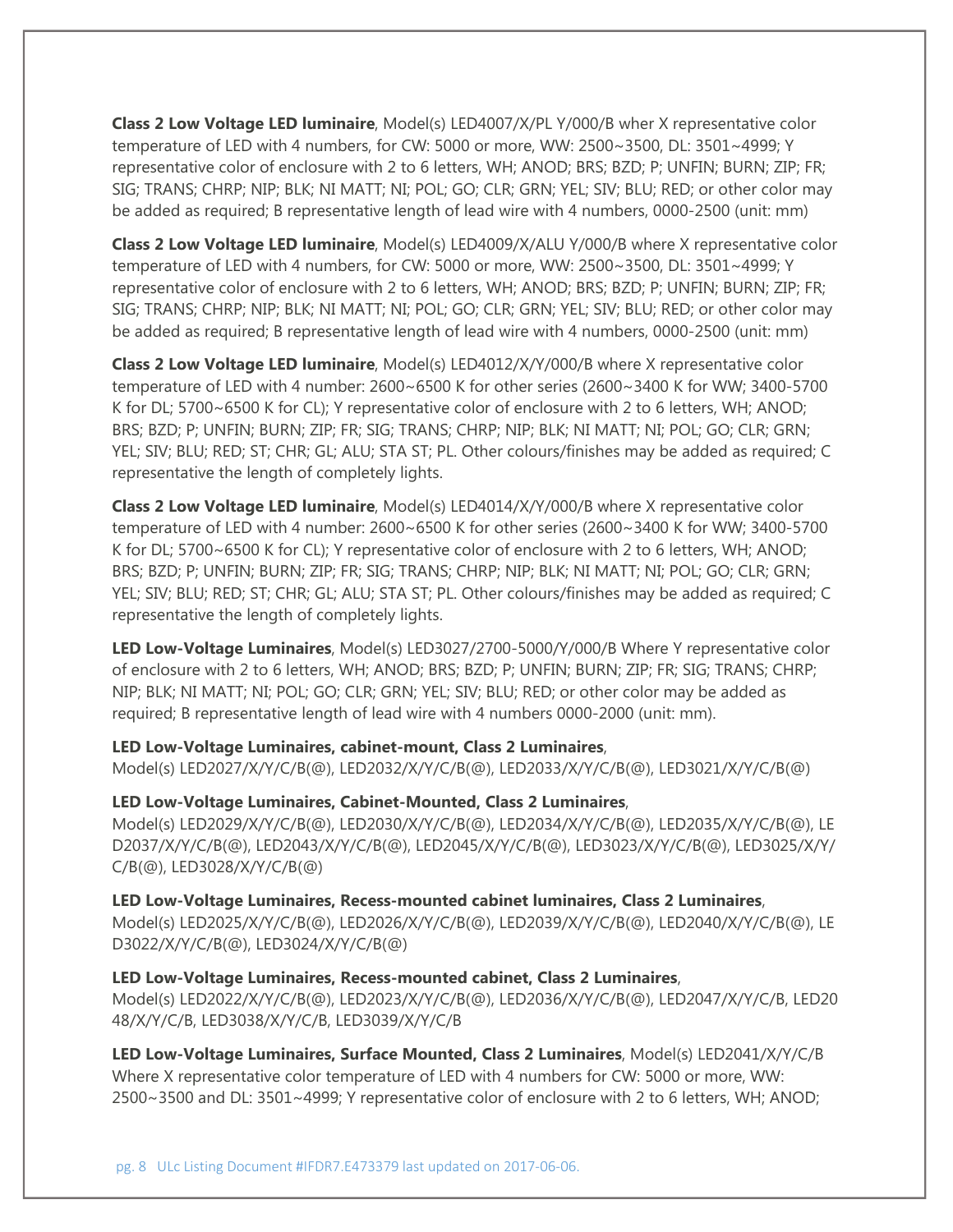BRS; BZD; P; UNFIN; BURN; ZIP; FR; SIG; TRANS; CHRP; NIP; BLK; NI MATT; NI; POL; GO; CLR; GRN; YEL; SIV; BLU; RED; or other color may be added as required; C representative length of product with 3 or 4 number (unit: mm), 000-5000; B representative length of lead wire with 4 number 0000-2000 (unit: mm)

**LED Low-Voltage Luminaires, Surface Mounted, Class 2 Luminaires**, Model(s) LED2042/X/Y/C/B Where X representative color temperature of LED with 4 numbers for CW: 5000 or more, WW: 2500~3500 and DL: 3501~4999; Y representative color of enclosure with 2 to 6 letters, WH; ANOD; BRS; BZD; P; UNFIN; BURN; ZIP; FR; SIG; TRANS; CHRP; NIP; BLK; NI MATT; NI; POL; GO; CLR; GRN; YEL; SIV; BLU; RED; or other color may be added as required; C representative length of product with 3 or 4 number (unit: mm), 000-5000; B representative length of lead wire with 4 number 0000-2000 (unit: mm)

## **LED Low-Voltage Luminaires, Surface Mounted, Class 2 Luminaires**,

Model(s) LED2050/X/Y/C/B, LED2051/X/Y/C/B, LED3028/X/Y/C/B(@)

**LED Low-Voltage Luminaires, Surface Mounted, Class 2 Luminaires**, Model(s) LED3030/X/Y/C/B Where X representative color temperature of LED with 4 numbers for CW: 5000 or more, WW: 2500~3500 and DL: 3501~4999; Y representative color of enclosure with 2 to 6 letters, WH; ANOD; BRS; BZD; P; UNFIN; BURN; ZIP; FR; SIG; TRANS; CHRP; NIP; BLK; NI MATT; NI; POL; GO; CLR; GRN; YEL; SIV; BLU; RED; or other color may be added as required; C representative length of product with 3 or 4 number (unit: mm), 000-5000; B representative length of lead wire with 4 number 0000-2000 (unit: mm)

**LED Low-Voltage Luminaires, Surface Mounted, Class 2 Luminaires**, Model(s) LED3031/X/Y/C/B Where X representative color temperature of LED with 4 numbers for CW: 5000 or more, WW: 2500~3500 and DL: 3501~4999; Y representative color of enclosure with 2 to 6 letters, WH; ANOD; BRS; BZD; P; UNFIN; BURN; ZIP; FR; SIG; TRANS; CHRP; NIP; BLK; NI MATT; NI; POL; GO; CLR; GRN; YEL; SIV; BLU; RED; or other color may be added as required; C representative length of product with 3 or 4 number (unit: mm), 000-5000; B representative length of lead wire with 4 number 0000-2000 (unit: mm)

**LED Low-Voltage Luminaires, Surface Mounted, Class 2 Luminaires**, Model(s) LED3032/X/Y/C/B Where X representative color temperature of LED with 4 numbers for CW: 5000 or more, WW: 2500~3500 and DL: 3501~4999; Y representative color of enclosure with 2 to 6 letters, WH; ANOD; BRS; BZD; P; UNFIN; BURN; ZIP; FR; SIG; TRANS; CHRP; NIP; BLK; NI MATT; NI; POL; GO; CLR; GRN; YEL; SIV; BLU; RED; or other color may be added as required; C representative length of product with 3 or 4 number (unit: mm), 000-5000; B representative length of lead wire with 4 number 0000-2000 (unit: mm)

### **LED Low-Voltage Luminaires, Surface Mounted, Class 2 Luminaires**,

Model(s) LED3035/X/Y/C/B, LED3036/X/Y/C/B

### **LED Low-Voltage Luminaires, Surface Mounted, Class 2 Luminaires, Models**,

Model(s) LED2029/X/Y/C/B(@), LED2030/X/Y/C/B(@), LED2037/X/Y/C/B(@), LED2043/X/Y/C/B(@), LE D2045/X/Y/C/B(@)

### **LED Low-Voltage Luminaires, Undercabinet-Mounted, Class 2 Luminaires**,

Model(s) LED2022/X/Y/C/B(@), LED2023/X/Y/C/B(@), LED2025/X/Y/C/B(@), LED2026/X/Y/C/B(@), LE D2027/X/Y/C/B(@), LED2032/X/Y/C/B(@), LED2033/X/Y/C/B(@), LED2034/X/Y/C/B(@), LED2035/X/Y/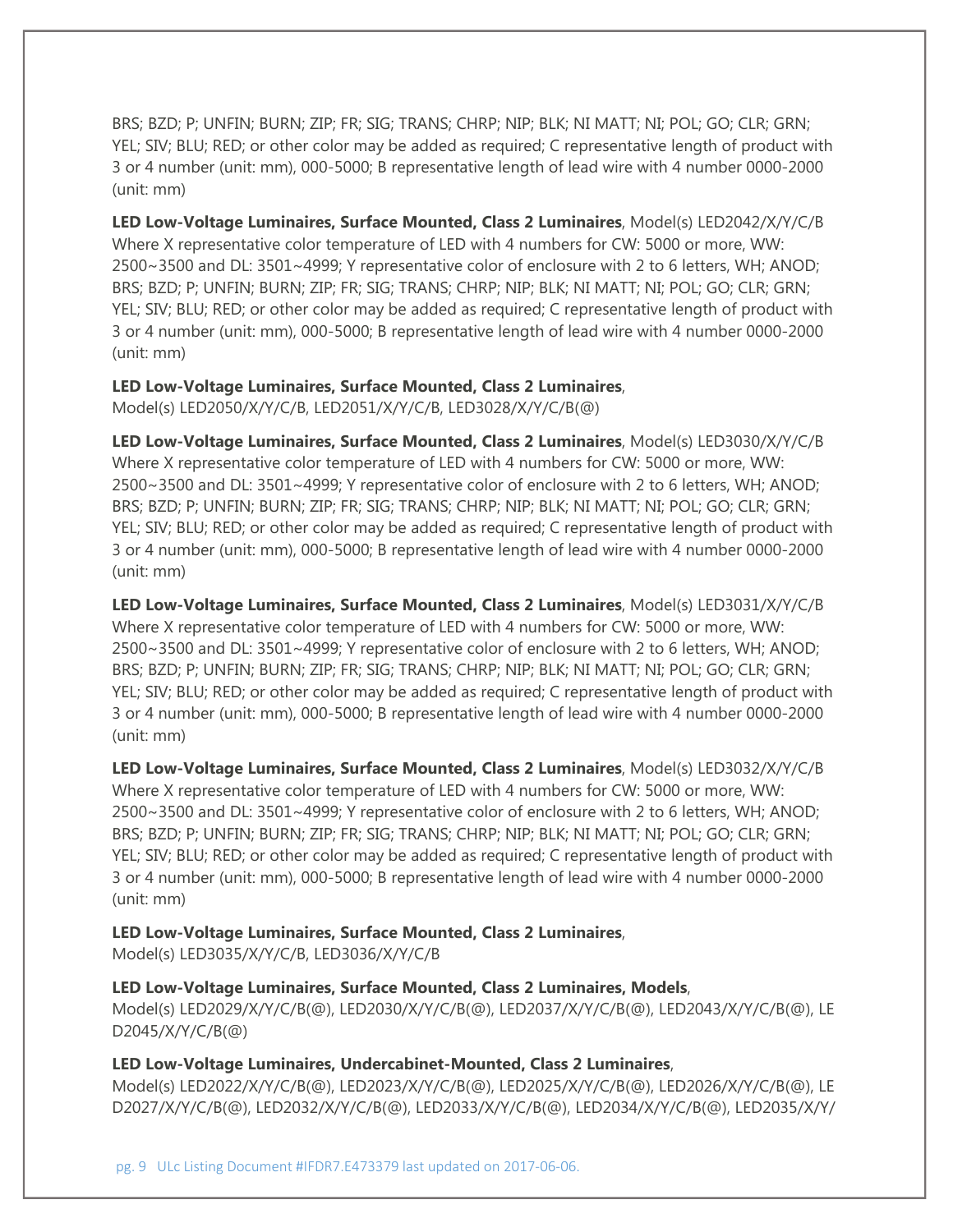C/B(@), LED2036/X/Y/C/B(@), LED2039/X/Y/C/B(@), LED2040/X/Y/C/B(@), LED3021/X/Y/C/B(@), LED 3022/X/Y/C/B(@), LED3023/X/Y/C/B(@), LED3024/X/Y/C/B(@), LED3025/X/Y/C/B(@)

**Low Voltage LED luminaire**, Model(s) LED2013/RED/Y/C/B where X representative color temperature of LED with 4 numbers for CW: 5000 or more, WW: 2500~3500 and DL: 3501~4999; Y representative color of enclosure with 2 to 6 letters, WH; ANOD; BRS; BZD; P; UNFIN; BURN; ZIP; FR; SIG; TRANS; CHRP; NIP; BLK; NI MATT; NI; POL; GO; CLR; GRN; YEL; SIV; BLU; RED; or other color may be added as required; B representative length of lead wire with 4 number 0000-2000 (unit: mm); C representative length of product with 4 number (unit: mm),0000-5000

**Low Voltage LED luminaire**, Model(s) LED2013/X/Y/C/B where X representative color temperature of LED with 4 numbers for CW: 5000 or more, WW: 2500~3500 and DL: 3501~4999; Y representative color of enclosure with 2 to 6 letters, WH; ANOD; BRS; BZD; P; UNFIN; BURN; ZIP; FR; SIG; TRANS; CHRP; NIP; BLK; NI MATT; NI; POL; GO; CLR; GRN; YEL; SIV; BLU; RED; or other color may be added as required; B representative length of lead wire with 4 number 0000-2000 (unit: mm); C representative length of product with 4 number (unit: mm),0000-5000

**Low Voltage LED luminaire**, Model(s) LED2014/RGB/Y/C/B where X representative color temperature of LED with 4 numbers for CW: 5000 or more, WW: 2500~3500 and DL: 3501~4999; Y representative color of enclosure with 2 to 6 letters, WH; ANOD; BRS; BZD; P; UNFIN; BURN; ZIP; FR; SIG; TRANS; CHRP; NIP; BLK; NI MATT; NI; POL; GO; CLR; GRN; YEL; SIV; BLU; RED; or other color may be added as required; B representative length of lead wire with 4 number 0000-2000 (unit: mm); C representative length of product with 4 number (unit: mm),0000-5000

**Low Voltage LED luminaire**, Model(s) LED2015/RED/Y/C/B where X representative color temperature of LED with 4 numbers for CW: 5000 or more, WW: 2500~3500 and DL: 3501~4999; Y representative color of enclosure with 2 to 6 letters, WH; ANOD; BRS; BZD; P; UNFIN; BURN; ZIP; FR; SIG; TRANS; CHRP; NIP; BLK; NI MATT; NI; POL; GO; CLR; GRN; YEL; SIV; BLU; RED; or other color may be added as required; B representative length of lead wire with 4 number 0000-2000 (unit: mm); C representative length of product with 4 number (unit: mm), 0000-3000

**Low Voltage LED luminaire**, Model(s) LED2015/X/Y/C/B where X representative color temperature of LED with 4 numbers for CW: 5000 or more, WW: 2500~3500 and DL: 3501~4999; Y representative color of enclosure with 2 to 6 letters, WH; ANOD; BRS; BZD; P; UNFIN; BURN; ZIP; FR; SIG; TRANS; CHRP; NIP; BLK; NI MATT; NI; POL; GO; CLR; GRN; YEL; SIV; BLU; RED; or other color may be added as required; B representative length of lead wire with 4 number 0000-2000 (unit: mm); C representative length of product with 4 number (unit: mm), 0000-3000

**Low Voltage LED luminaire**, Model(s) LED2016/RGB/Y/C/B where X representative color temperature of LED with 4 numbers for CW: 5000 or more, WW: 2500~3500 and DL: 3501~4999; Y representative color of enclosure with 2 to 6 letters, WH; ANOD; BRS; BZD; P; UNFIN; BURN; ZIP; FR; SIG; TRANS; CHRP; NIP; BLK; NI MATT; NI; POL; GO; CLR; GRN; YEL; SIV; BLU; RED; or other color may be added as required; B representative length of lead wire with 4 number 0000-2000 (unit: mm); C representative length of product with 4 number (unit: mm), 0000-3000

**Low Voltage LED luminaire**, Model(s) LED2020/X/Y/000/B where X representative emitted color temperature of LED with 4 number: 2600~6500 K for LED2020 series (2600~3400 K for WW; 3400- 5700 K for DL; 5700~6500 K for CL); Y representative color of enclosure with 2 to 6 letters, WH; ANOD; BRS; BZD; P; UNFIN; BURN; ZIP; FR; SIG; TRANS; CHRP; NIP; BLK; NI MATT; NI; POL; GO; CLR;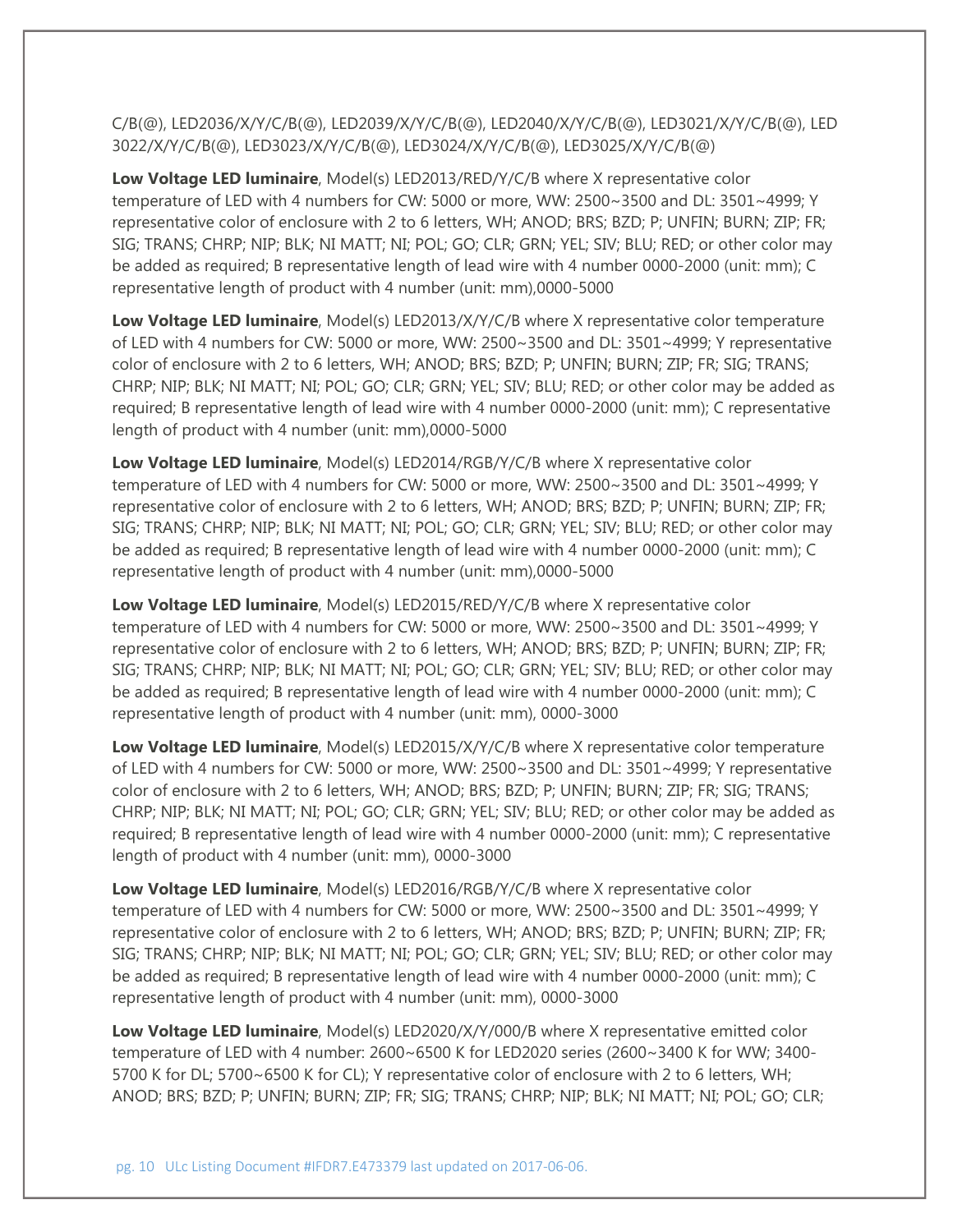GRN; YEL; SIV; BLU; RED; ST; CHR; GL; ALU; STA ST; PL. Other colors /finishes may be added as required; B representative length of lead wire with 4 numerals

Low Voltage LED luminaire, Model(s) LED4016/X/Y/000/B where X representative emitted color temperature of LED with 4 number: 2600~4000 K for LED4016 series; Y representative color of enclosure with 2 to 6 letters, WH; ANOD; BRS; BZD; P; UNFIN; BURN; ZIP; FR; SIG; TRANS; CHRP; NIP; BLK; NI MATT; NI; POL; GO; CLR; GRN; YEL; SIV; BLU; RED; ST; CHR; GL; ALU; STA ST; PL. Other colors /finishes may be added as required; B representative length of lead wire with 4 numerals, 0000-2000 (unit: mm)

**Low-voltage LED luminaire**, Model(s) LED2019/X/Y/000/B where X representative color temperature of LED with 4 number: 2600~6500 K for other series (2600~3400 K for WW; 3400-5700 K for DL; 5700~6500 K for CL); Y representative color of enclosure with 2 to 6 letters, WH; ANOD; BRS; BZD; P; UNFIN; BURN; ZIP; FR; SIG; TRANS; CHRP; NIP; BLK; NI MATT; NI; POL; GO; CLR; GRN; YEL; SIV; BLU; RED; ST; CHR; GL; ALU; STA ST; PL. Other colours/finishes may be added as required; B representative length of lead wire with 4 numerals, 0000-2000 (unit: mm).

**Low-voltage LED luminaire**, Model(s) LED2021/X/Y/562/B where X representative color temperature of LED with 4 number: 2600~6500 K for other series (2600~3400 K for WW; 3400-5700 K for DL; 5700~6500 K for CL); Y representative color of enclosure with 2 to 6 letters, WH; ANOD; BRS; BZD; P; UNFIN; BURN; ZIP; FR; SIG; TRANS; CHRP; NIP; BLK; NI MATT; NI; POL; GO; CLR; GRN; YEL; SIV; BLU; RED; ST; CHR; GL; ALU; STA ST; PL. Other colours/finishes may be added as required; B representative length of lead wire with 4 numerals, 0000-2000.

**Low-voltage LED luminaire**, Model(s) LED2021/X/Y/862/B where X representative color temperature of LED with 4 number: 2600~6500 K for other series (2600~3400 K for WW; 3400-5700 K for DL; 5700~6500 K for CL); Y representative color of enclosure with 2 to 6 letters, WH; ANOD; BRS; BZD; P; UNFIN; BURN; ZIP; FR; SIG; TRANS; CHRP; NIP; BLK; NI MATT; NI; POL; GO; CLR; GRN; YEL; SIV; BLU; RED; ST; CHR; GL; ALU; STA ST; PL. Other colours/finishes may be added as required; B representative length of lead wire with 4 numerals, 0000-2000.

**Low-voltage LED luminaire**, Model(s) LED2021/X/Y1162/B where X representative color temperature of LED with 4 number: 2600~6500 K for other series (2600~3400 K for WW; 3400-5700 K for DL; 5700~6500 K for CL); Y representative color of enclosure with 2 to 6 letters, WH; ANOD; BRS; BZD; P; UNFIN; BURN; ZIP; FR; SIG; TRANS; CHRP; NIP; BLK; NI MATT; NI; POL; GO; CLR; GRN; YEL; SIV; BLU; RED; ST; CHR; GL; ALU; STA ST; PL. Other colours/finishes may be added as required; B representative length of lead wire with 4 numerals, 0000-2000.

**Low-voltage LED luminaire**, Model(s) LED3009/X/Y/00/B where X representative color temperature of LED with 4 number: 2600~6500 K for other series (2600~3400 K for WW; 3400-5700 K for DL; 5700~6500 K for CL); Y representative color of enclosure with 2 to 6 letters, WH; ANOD; BRS; BZD; P; UNFIN; BURN; ZIP; FR; SIG; TRANS; CHRP; NIP; BLK; NI MATT; NI; POL; GO; CLR; GRN; YEL; SIV; BLU; RED; ST; CHR; GL; ALU; STA ST; PL. Other colours/finishes may be added as required; B representative length of lead wire with 4 numerals, 0000-2000.

**Low-voltage LED luminaire**, Model(s) LED3009/X/Y/IR/B where X representative color temperature of LED with 4 number: 2600~6500 K for other series (2600~3400 K for WW; 3400-5700 K for DL; 5700~6500 K for CL); Y representative color of enclosure with 2 to 6 letters, WH; ANOD; BRS; BZD; P; UNFIN; BURN; ZIP; FR; SIG; TRANS; CHRP; NIP; BLK; NI MATT; NI; POL; GO; CLR; GRN; YEL; SIV; BLU;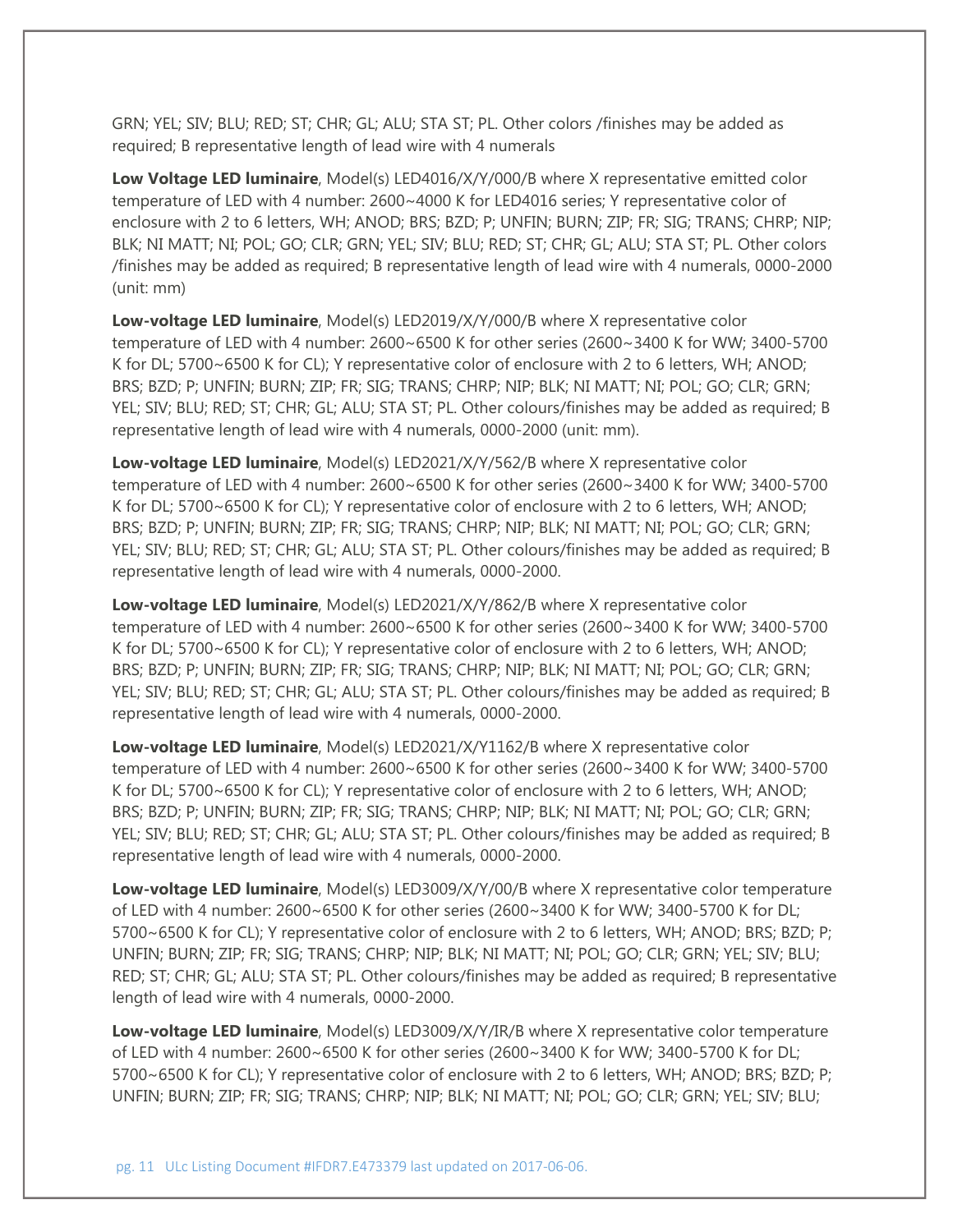RED; ST; CHR; GL; ALU; STA ST; PL. Other colours/finishes may be added as required; B representative length of lead wire with 4 numerals, 0000-2000.

**Low-voltage LED luminaire**, Model(s) LED3018/X/Y/450/REC/B where X representative color temperature of LED with 4 number: 2600~6500 K for other series (2600~3400 K for WW; 3400-5700 K for DL; 5700~6500 K for CL); Y representative color of enclosure with 2 to 6 letters, WH; ANOD; BRS; BZD; P; UNFIN; BURN; ZIP; FR; SIG; TRANS; CHRP; NIP; BLK; NI MATT; NI; POL; GO; CLR; GRN; YEL; SIV; BLU; RED; ST; CHR; GL; ALU; STA ST; PL. Other colours/finishes may be added as required; B representative length of lead wire with 4 numerals, 0000-2000 (unit: mm).

**Low-voltage LED luminaire**, Model(s) LED3018/X/Y/450/SUR/B where X representative color temperature of LED with 4 number: 2600~6500 K for other series (2600~3400 K for WW; 3400-5700 K for DL; 5700~6500 K for CL); Y representative color of enclosure with 2 to 6 letters, WH; ANOD; BRS; BZD; P; UNFIN; BURN; ZIP; FR; SIG; TRANS; CHRP; NIP; BLK; NI MATT; NI; POL; GO; CLR; GRN; YEL; SIV; BLU; RED; ST; CHR; GL; ALU; STA ST; PL. Other colours/finishes may be added as required; B representative length of lead wire with 4 numerals, 0000-2000 (unit: mm).

**Low-voltage LED luminaire**, Model(s) LED3019/X/Y/C/B where X representative color temperature of LED with 4 number: 2600~4000 K for LED3019 series; 2600~6500 K for other series (2600~3400 K for WW; 3400-5700 K for DL; 5700~6500 K for CL); Y representative color of enclosure with 2 to 6 letters, WH; ANOD; BRS; BZD; P; UNFIN; BURN; ZIP; FR; SIG; TRANS; CHRP; NIP; BLK; NI MATT; NI; POL; GO; CLR; GRN; YEL; SIV; BLU; RED; ST; CHR; GL; ALU; STA ST; PL. Other colors/finishes may be added as required; C representative the length of completely lights. Max. 1112 mm for Model LED3019/X/Y/C/B; B representative length of lead wire with 4 numerals, 0000-2000 (unit: mm).

**Low-voltage LED luminaire**, Model(s) LED3021/X/Y/C/B/REC where X representative emitted color or color temperature with 2-3 alphabetical letters; Y representative color of enclosure with 2 to 6 alphabetical letters; C representative the length of completely lights with 3-4 numerals; B representative length of lead wire with 4 numerals.

**Low-voltage LED luminaire**, Model(s) LED4010/X/Y/S/Z/B where X representative color temperature of LED with 4 number: 2600~6500 K for other series (2600~3400 K for WW; 3400-5700 K for DL; 5700~6500 K for CL); Y representative color of enclosure with 2 to 6 letters, WH; ANOD; BRS; BZD; P; UNFIN; BURN; ZIP; FR; SIG; TRANS; CHRP; NIP; BLK; NI MATT; NI; POL; GO; CLR; GRN; YEL; SIV; BLU; RED; ST; CHR; GL; ALU; STA ST; PL. Other colours/finishes may be added as required; B representative length of lead wire with 4 numerals, 0000-2000 (unit: mm); S representative the stackable LED light quantity: Max 8 Pcs; Z representative the spacer quantity: Max 4 Pcs.

**Low-voltage LED luminaire**, Model(s) LED4011/X/Y/370/B where X representative color temperature of LED with 4 number: 2600~6500 K for other series (2600~3400 K for WW; 3400-5700 K for DL; 5700~6500 K for CL); Y representative color of enclosure with 2 to 6 letters, WH; ANOD; BRS; BZD; P; UNFIN; BURN; ZIP; FR; SIG; TRANS; CHRP; NIP; BLK; NI MATT; NI; POL; GO; CLR; GRN; YEL; SIV; BLU; RED; ST; CHR; GL; ALU; STA ST; PL. Other colours/finishes may be added as required; B representative length of lead wire with 4 numerals, 0000-2000 (unit: mm).

**Low-voltage LED luminaire**, Model(s) LED4013/X/Y/000/B where X representative color temperature of LED with 4 number: 2600~4000 K for LED3019 series; 2600~6500 K for other series (2600~3400 K for WW; 3400-5700 K for DL; 5700~6500 K for CL); Y representative color of enclosure with 2 to 6 letters, WH; ANOD; BRS; BZD; P; UNFIN; BURN; ZIP; FR; SIG; TRANS; CHRP; NIP; BLK; NI